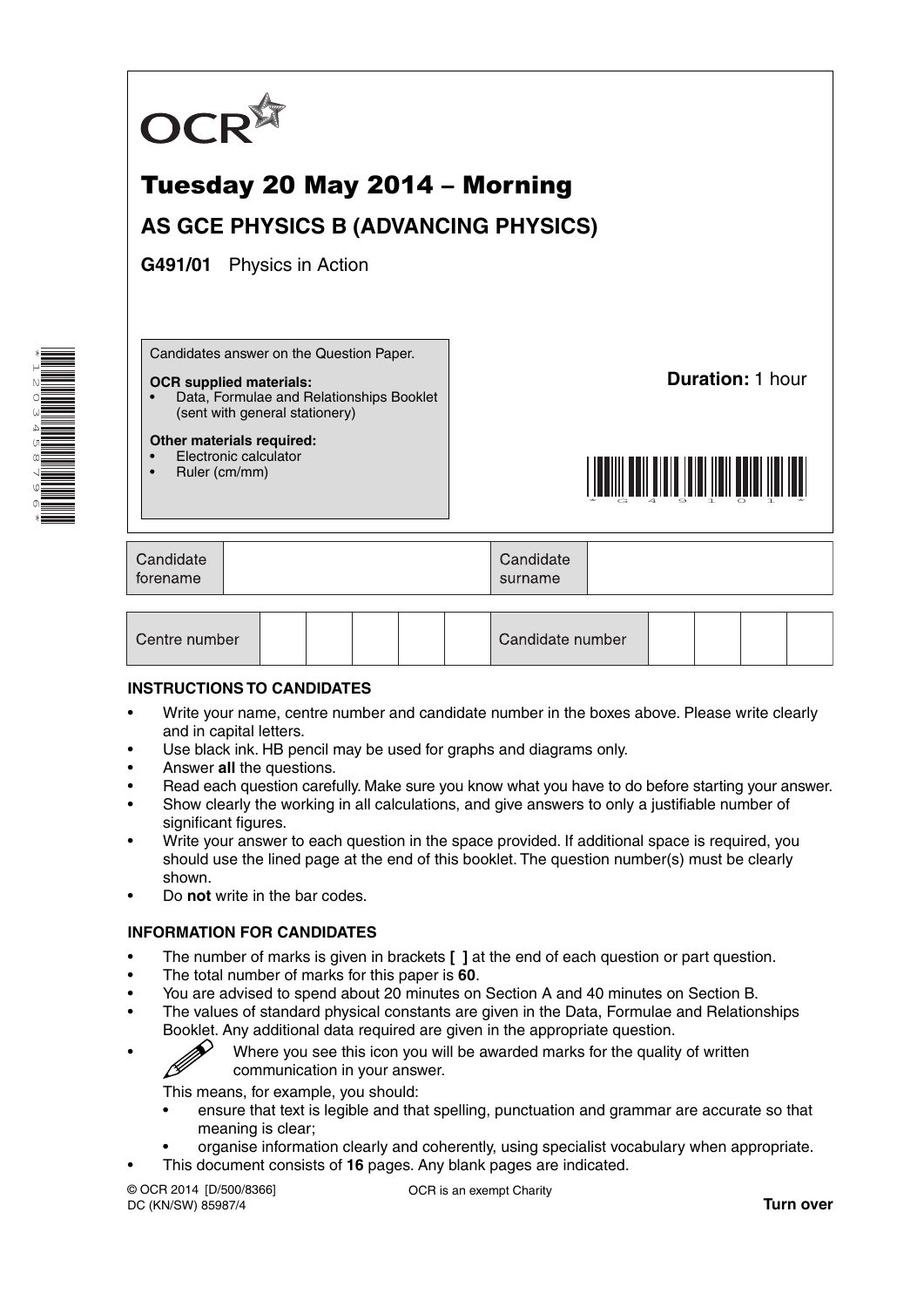#### **2**

#### Answer **all** the questions.

# **SECTION A**

**1** Here is a list of units.



**2** A single musical note is played on an oboe.



**Fig. 2.1**

- Fig. 2.1 shows the waveform of the note over a time interval of about 40 ms.
- **(a)** State how the waveform shows that the note has a definite pitch (fundamental frequency) but that it also contains more than one frequency component.

**[2]**

 **(b)** Calculate the frequency of the largest amplitude component of the note.

frequency = .................................................... Hz **[1]**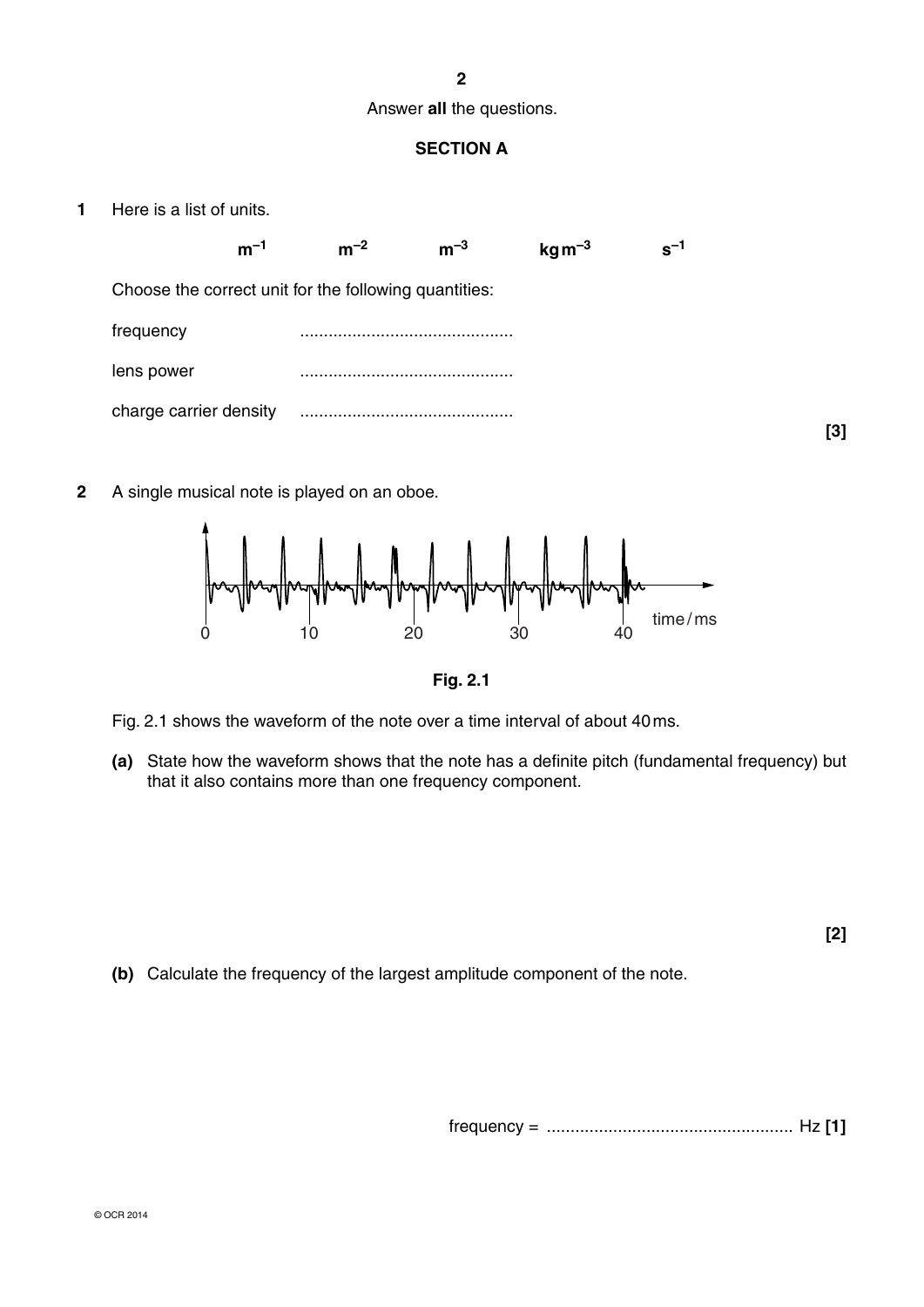- **3** A sound engineer wants to digitise a sound waveform in which the range of frequencies is 0 to 6000 Hz.
	- **(a)** State the minimum sampling frequency she should employ.

..................................................... Hz **[1]**

 **(b)** The noise level in her system is such that

 $\frac{\text{total noisy signal range}}{\text{noise range}} = \frac{V_{\text{total}}}{V_{\text{noise}}}$ *V*noise ≈ 400

Calculate how many bits should be used for each sample.

bits per sample = ................................................... bits **[1]**

 **(c)** Describe how you would estimate the bandwidth needed for transmitting the digitised information.

**[2]**

**4** Here is a list of orders of magnitude.  $10^6$  10<sup>3</sup> 1 10<sup>-3</sup> 10<sup>-6</sup>

State the best estimate for

(a) the density in  $\text{kg m}^{-3}$  of wood

 **(b)** the mass in kg of a 1 mm diameter raindrop .............................

**(c)** the wavelength in m of infra red radiation just beyond the visible spectrum .............................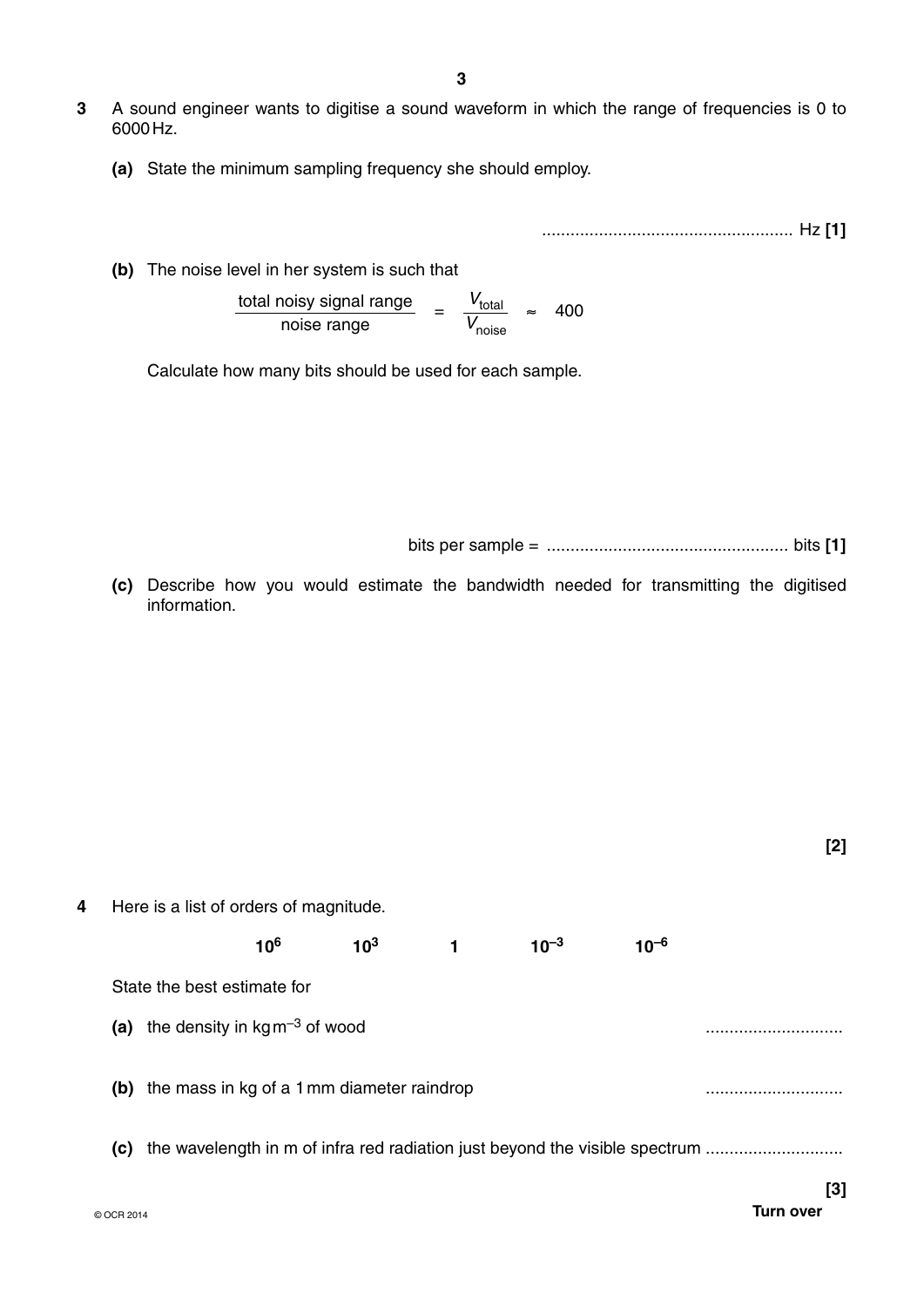**5** An electron beam carries a current of 8.0 pA.

Calculate how many electrons pass a point in the beam per second.

 $e = 1.6 \times 10^{-19}$ C

electrons per second = ................................................... s–1 **[2]**

- **6** A resistor has a resistance of 4.7 Ω and a maximum operating voltage of 12 V.
	- **(a)** Calculate the maximum power that the resistor can dissipate.

power = ..................................................... W **[2]**

**(b)** The resistor is made of a wire of resistivity  $4.5 \times 10^{-7} \Omega$  m.

The cross-sectional area of the wire is  $1.8 \times 10^{-8}$  m<sup>2</sup>.

Calculate the length of wire needed to make the 4.7 Ω resistor.

length = ..................................................... m **[2]**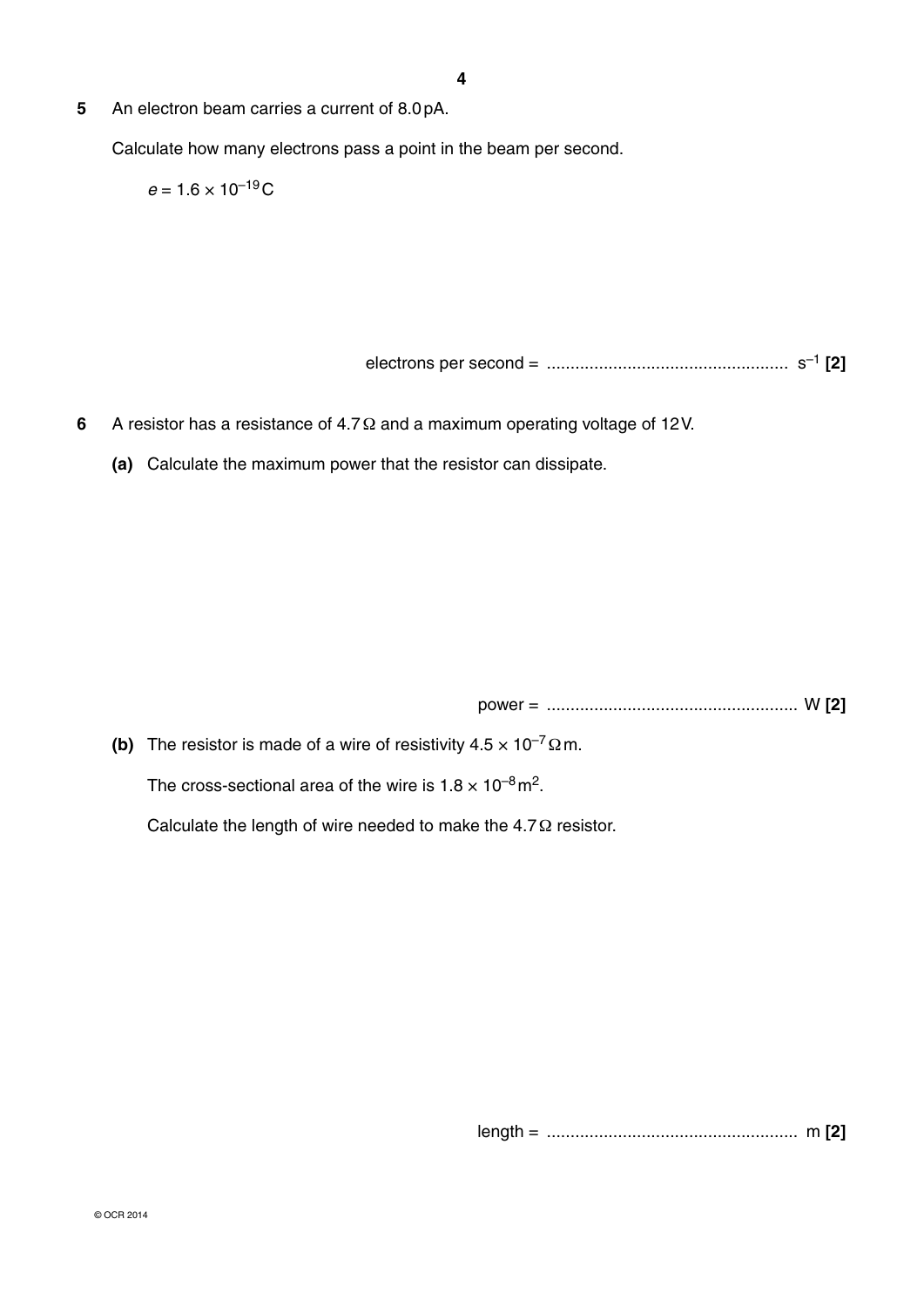**7** Fig. 7.1 shows the effect of a converging lens on plane wavefronts which have passed through it.





The lens is replaced with one of the same shape and dimensions, made from a material with a **lower** refractive index (shown in Fig. 7.2).





- **(a)** Complete Fig. 7.2 carefully to show the wavefronts to the right of the lens with the **lower** refractive index. Make the new position of the focal point clear. **[2]**
- **(b)** State with a reason whether the power of this lens is larger, smaller or the same as that of the original lens.

**[Section A Total: 22]**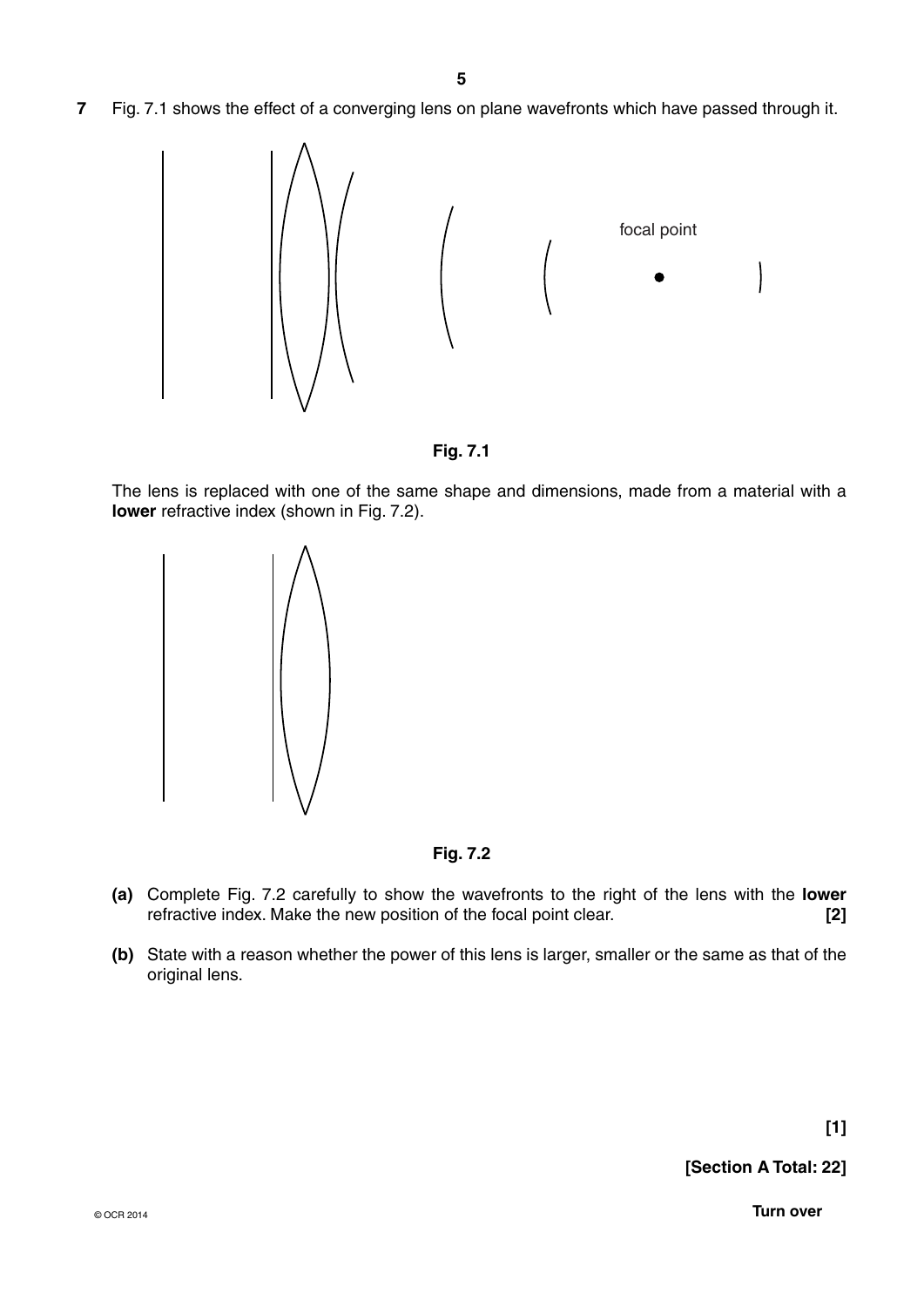**BLANK PAGE**

# **PLEASE DO NOT WRITE ON THIS PAGE**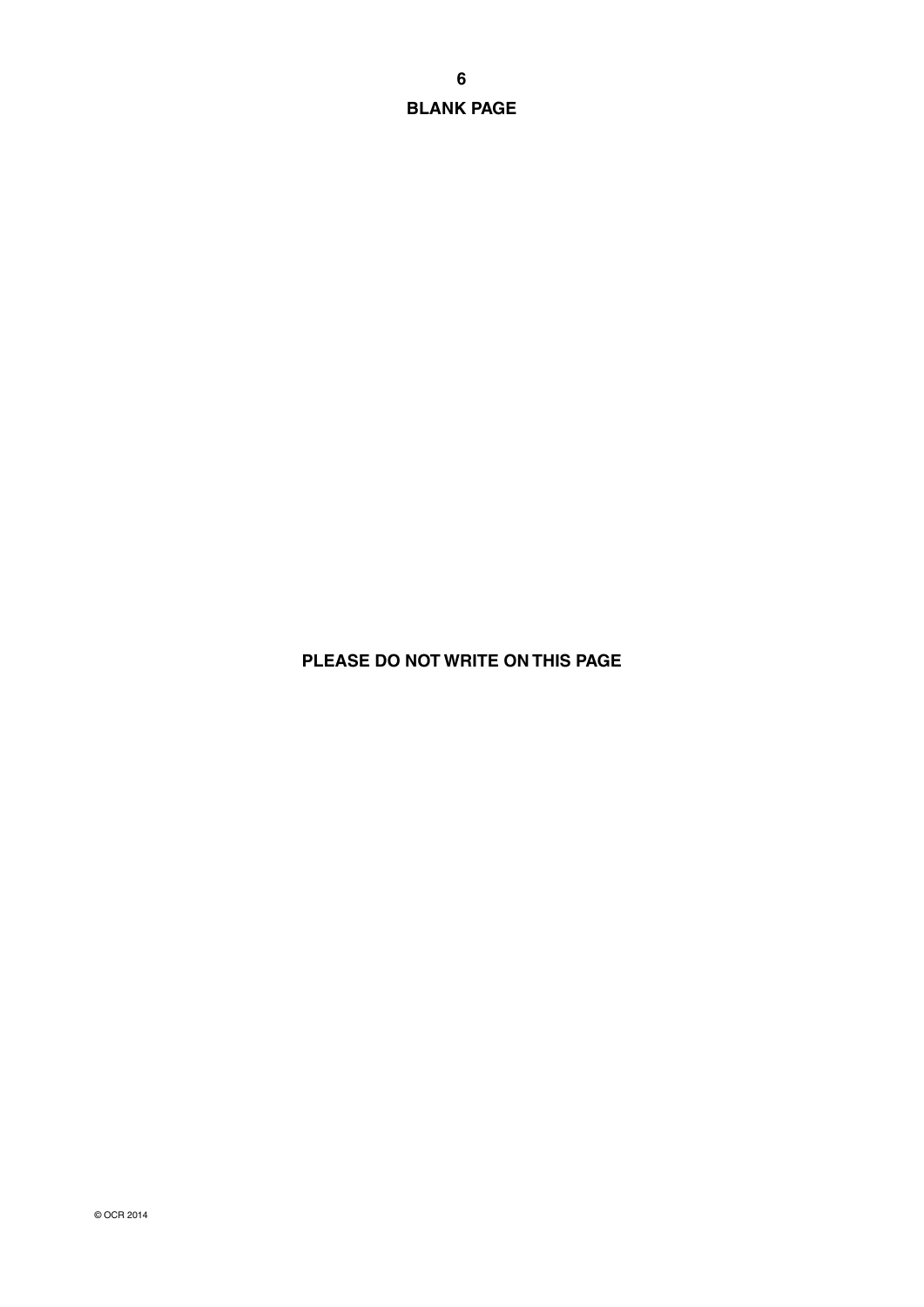### **SECTION B**

- **8** This question is about a light dependent resistor (LDR) in a light sensing circuit.
	- **(a)** (i) An LDR and a fixed resistor R are connected as a potential divider to the 6.0V battery shown in Fig. 8.1 to make a sensing circuit.

Draw the potential divider on Fig. 8.1 to complete the circuit. Label the components R and LDR on the diagram. **[1]**



# **Fig. 8.1**

 **(ii)** A voltmeter is to be connected to the circuit to indicate an **increasing** output p.d. when the sensor detects an **increasing** light intensity.

The resistance of the LDR **decreases** when the light intensity incident upon it increases.

Explain clearly why the voltmeter should be connected across the fixed resistor.



*Make the steps in your reasoning clear.*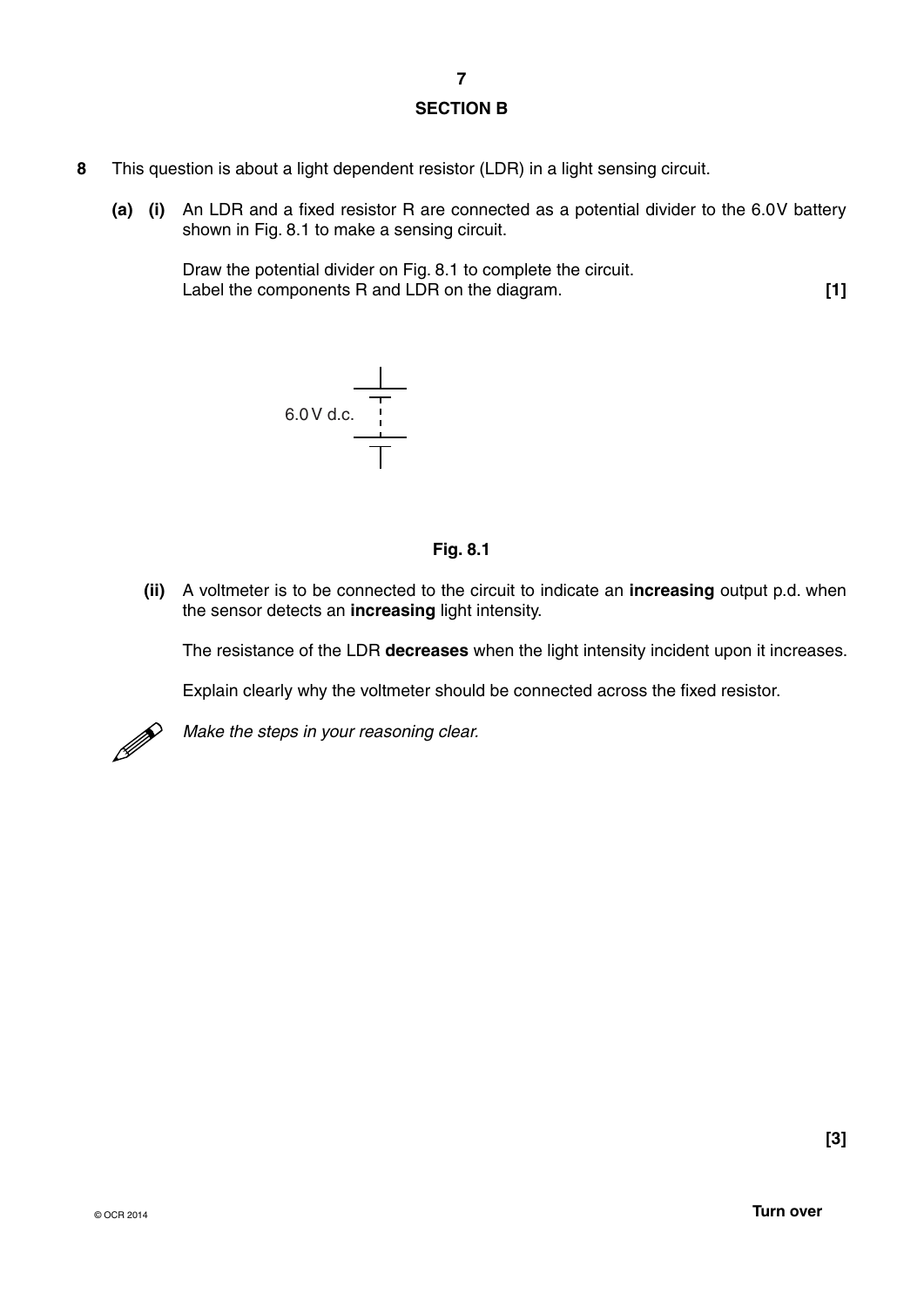**(b)** Fig. 8.2 shows how the output p.d. of this sensing circuit varies with the light intensity measured in lux incident upon the LDR.



**Fig. 8.2**

 **(i)** State what you understand by the sensitivity of the sensing circuit.

 **(ii)** Calculate the sensitivity for the sensor at an intensity of 1000 lux.

You may find it helpful to draw a construction line on Fig. 8.2.

sensitivity = .............................................. V lux–1 **[3]**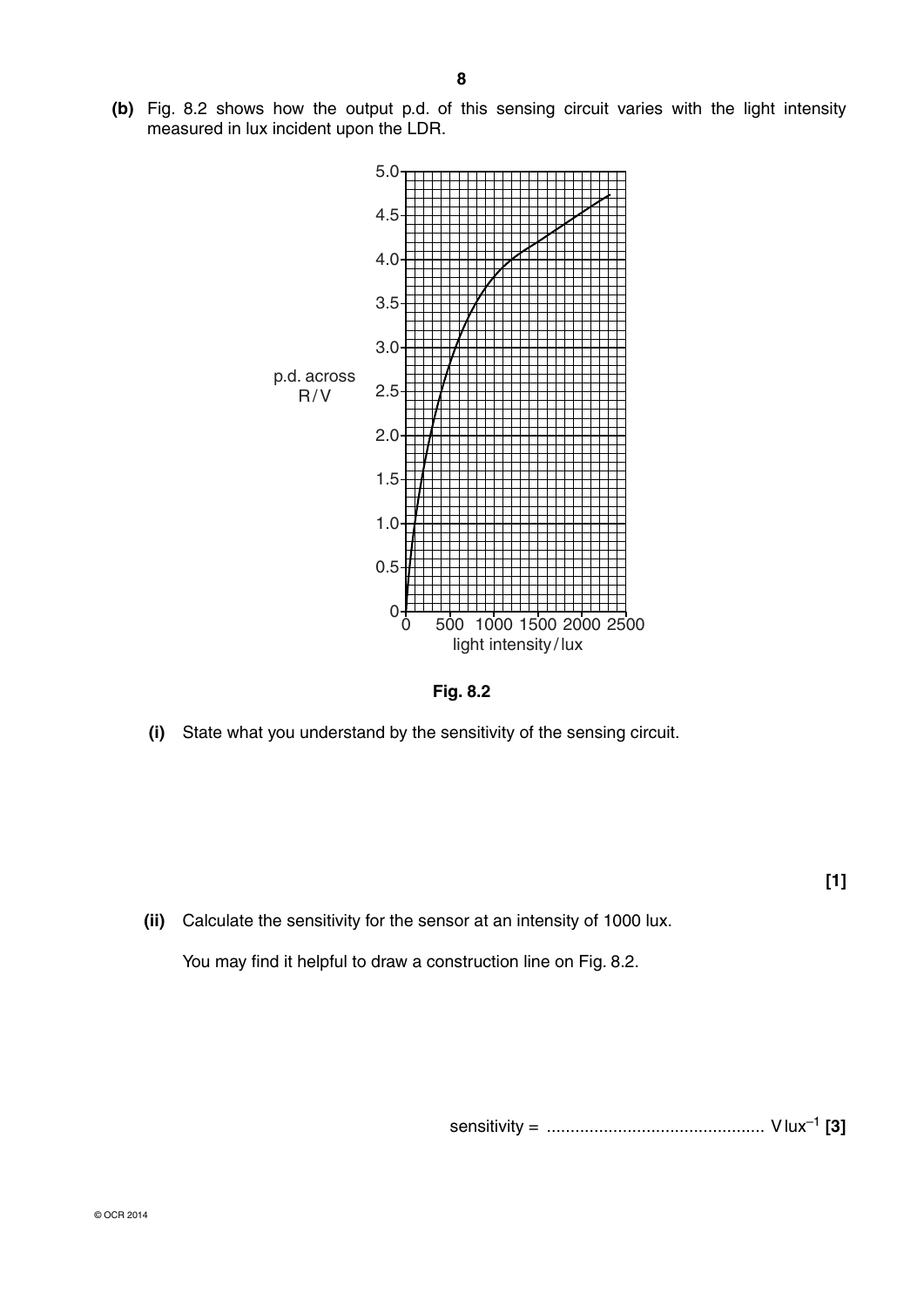**(iii)** The resistance of the fixed resistor R is 800 Ω.

The light intensity on the LDR is 1000 lux. Use Fig. 8.2 to find the p.d. across the fixed resistor at this light intensity.

Use this to calculate the resistance of the LDR.

resistance = ..................................................... Ω **[4]**

**[Total: 12]**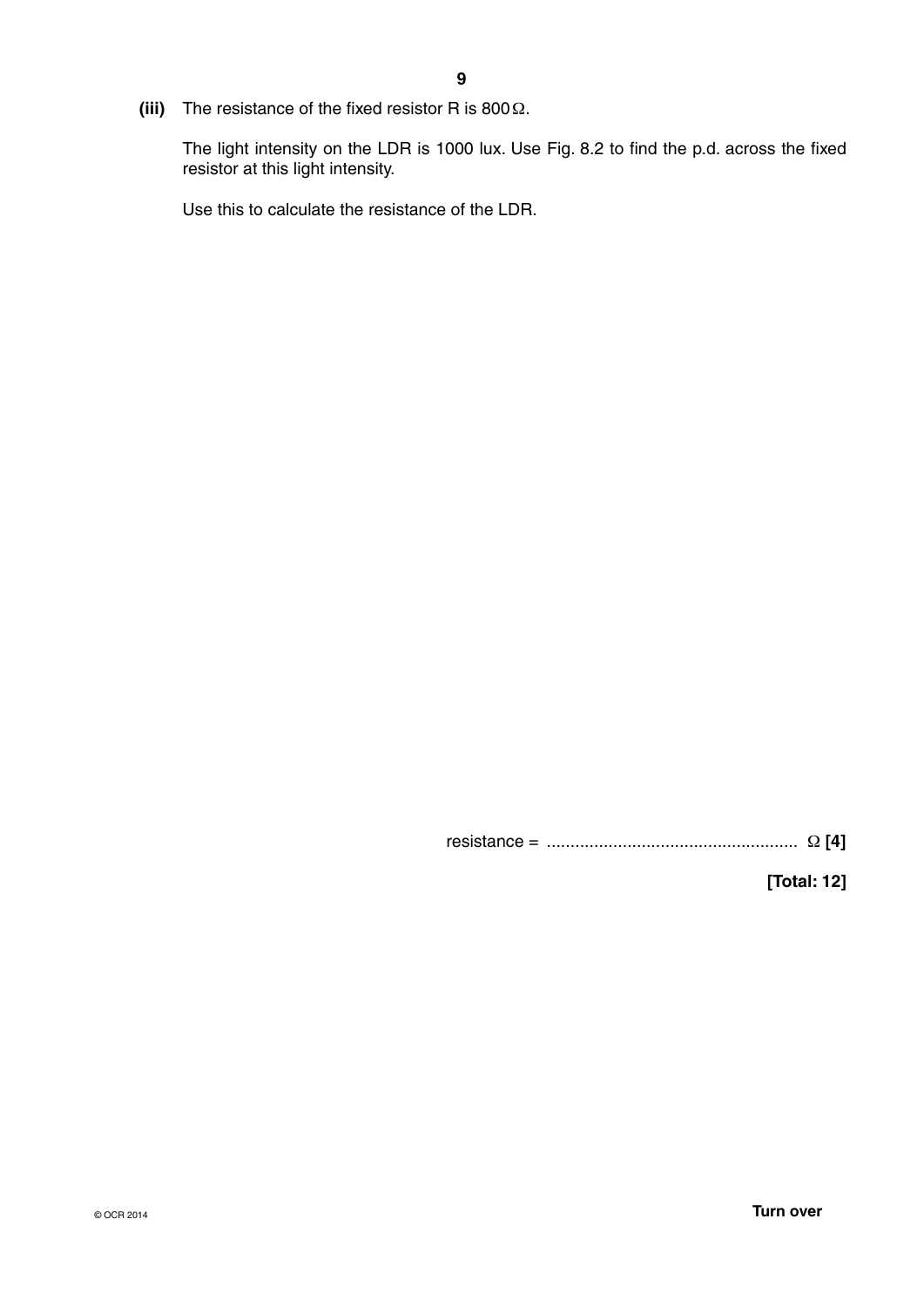**9** This question is about a new nano-material called graphene. It is a **single layer of carbon atoms** arranged in an open hexagonal lattice. Fig. 9.1 shows a scaled TEM (Transmission Electron Microscope) image of graphene.





- **(a)** The image shows a square piece of graphene of side length 1.0 nm containing about 60 carbon atoms.
	- **(i)** Show that the mass of a single layer of graphene of area  $1.0 \text{ m}^2$  is about  $10^{-6}$  kg.

mass of carbon atom =  $2.0 \times 10^{-26}$  kg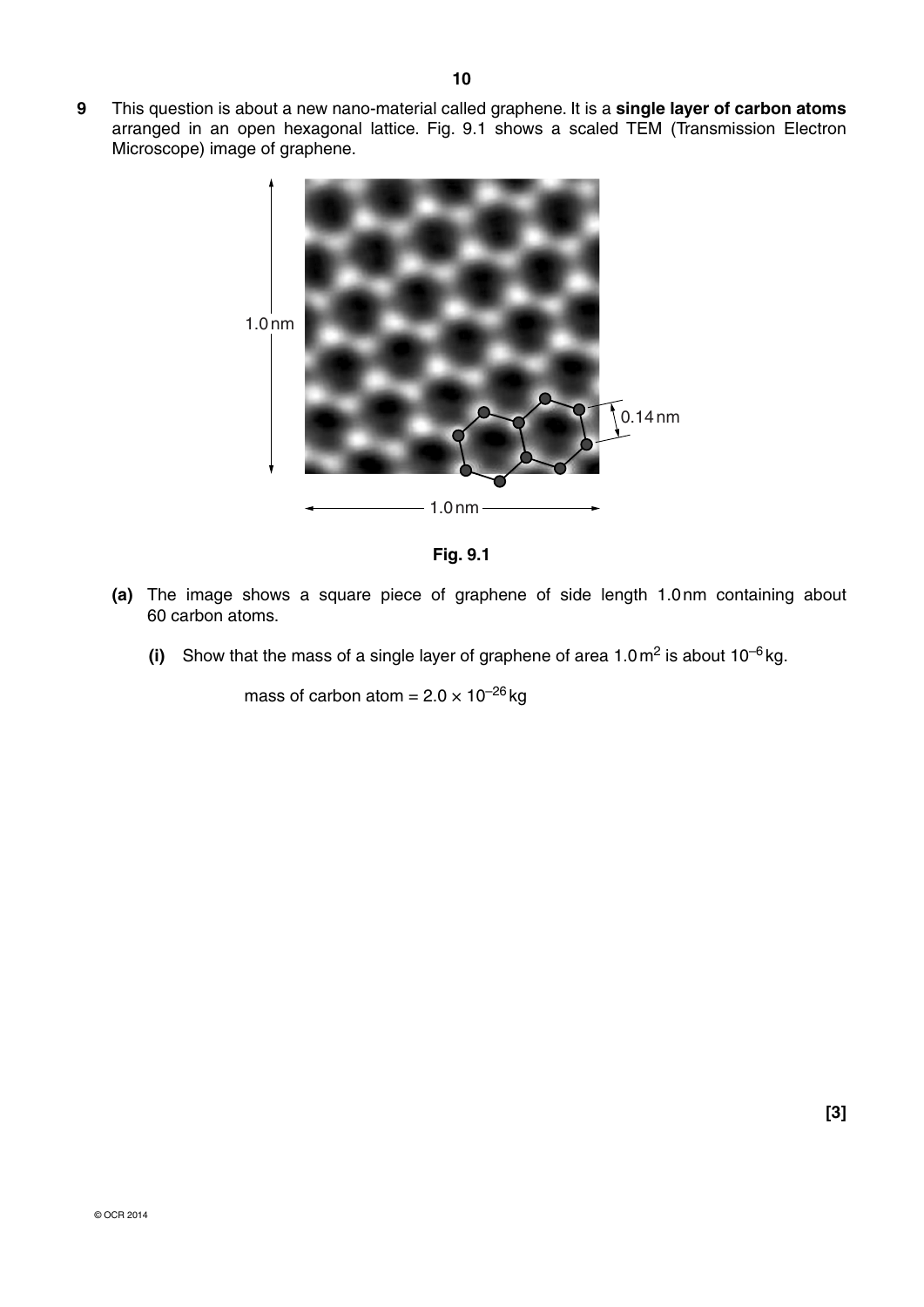**(ii)** The thickness of a layer of graphene is 0.34 nm.

Show that the density of graphene is comparable with that of graphite  $(2300 \text{ kg m}^{-3})$ .

**[1]**

 **(iii)** Measurements with an atomic force microscope on the tiny perfect sample of graphene shown in Fig. 9.1 suggest a breaking stress of about  $4 \times 10^{10}$  Pa.

Imagine it is possible to scale this up to a single sheet of graphene 0.10 m wide, as is illustrated in Fig. 9.2.



**Fig. 9.2** (single atomic layer not to scale)

Show that just a single atomic layer could hypothetically support a weight of about 1 N.

Make your method clear.

thickness of graphene layer  $= 0.34$  nm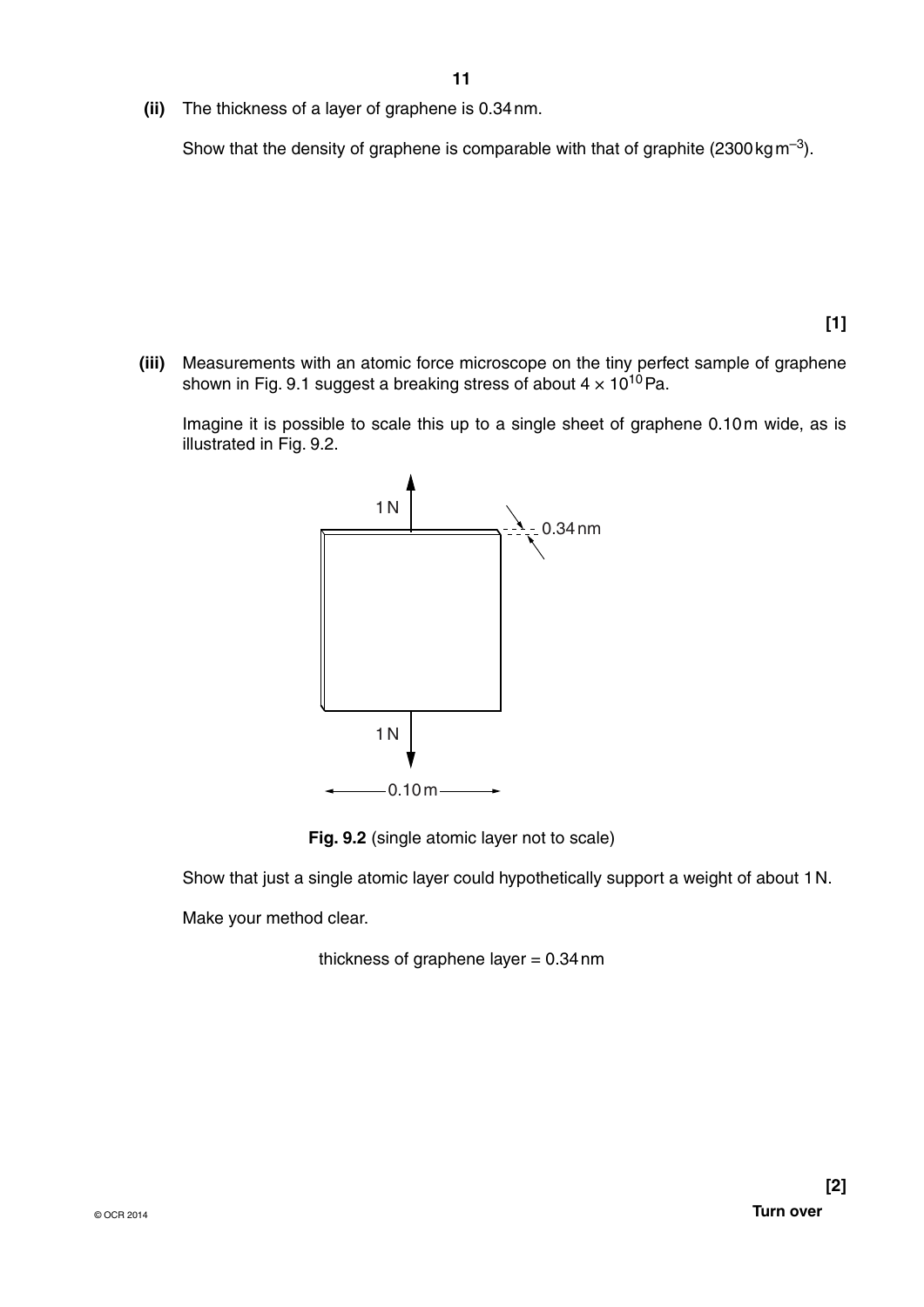**(b)** The electrical properties of graphene are unusual. Within the layer it conducts like a metal, but perpendicular to the layer it conducts like a semiconductor.

Fig. 9.3 illustrates a conductivity measurement of a square layer of graphene of side 200 nm.





It carries a current of 6.7 × 10–15 A when a p.d. of 0.15 mV is applied across its thickness of 0.34 nm.

Calculate the conductivity of graphene perpendicular to the layer.

conductivity = ............................................... S m–1 **[3]**

 **(c)** Suggest **two** possible applications for graphene, one linked to mechanical properties and one to electrical properties.



*Clearly link each application you describe to a property of graphene.*

 **2**

**[4]**

**[Total: 13]**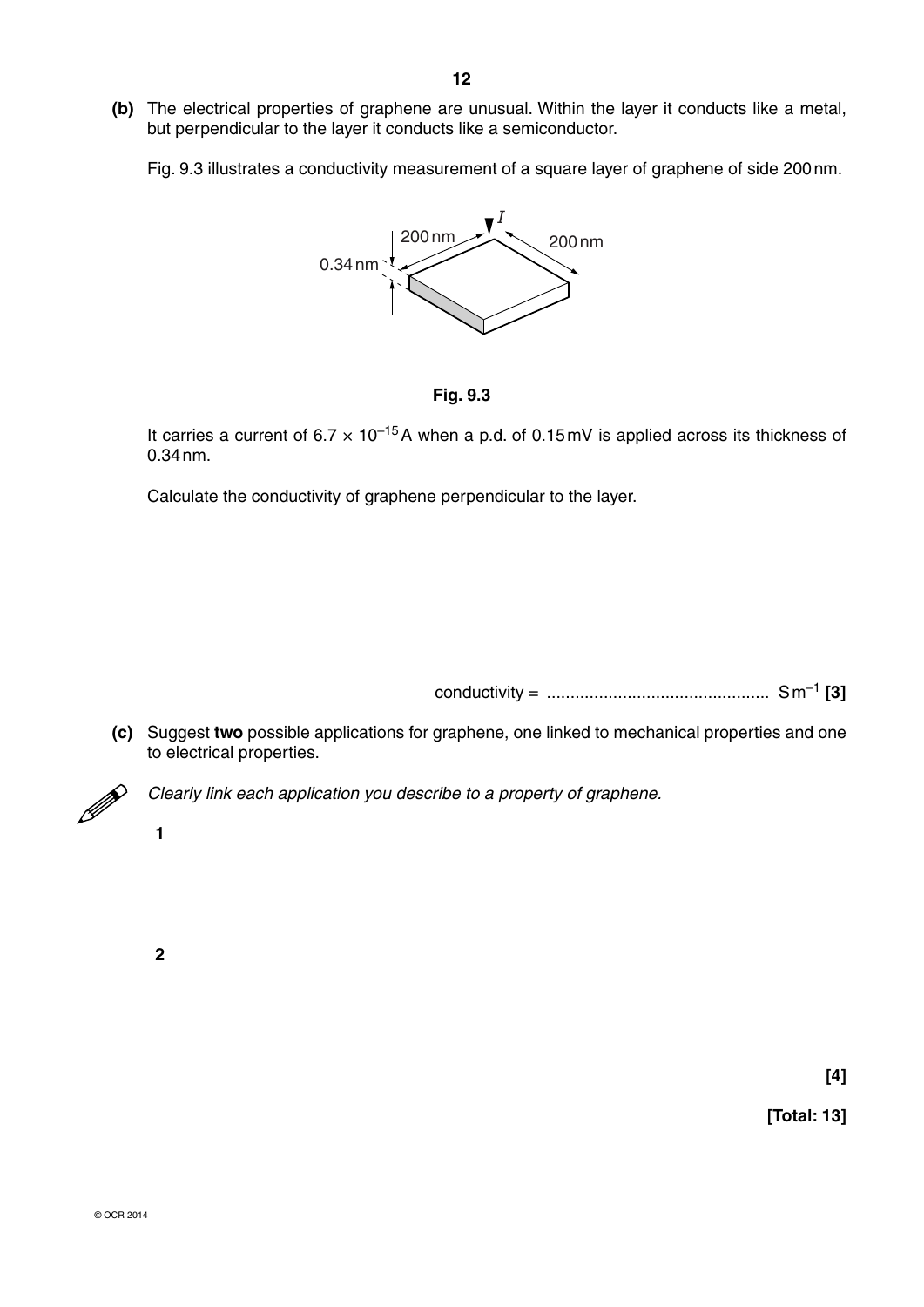**10** Fig. 10.1a shows a traditional bar code and Fig. 10.1b a more modern QR (Quick Response) code.







**Fig. 10.1a Fig. 10.1b**

Bar codes consist of a scannable strip of black bars and white spaces and QR codes consist of black and white squares (modules) arranged in a square pattern.

 **(a)** Suggest an advantage of QR codes over bar codes of a similar physical size. Explain how the QR code achieves this advantage.

- **(b)** The QR code in Fig. 10.1b consists of a square array of 33 × 33 modules each representing a 0 or a 1.
	- **(i)** Calculate the maximum information in bytes that such a QR code can store.

information = ................................................ bytes **[1]**

 **(ii)** State how many alternative characters can be coded by one byte of information.

number of alternative characters = ......................................................... **[1]**

**(iii)** The three  $8 \times 8$  modules in the corners of the QR code are actually not used to transmit user information. Suggest a reason for their inclusion.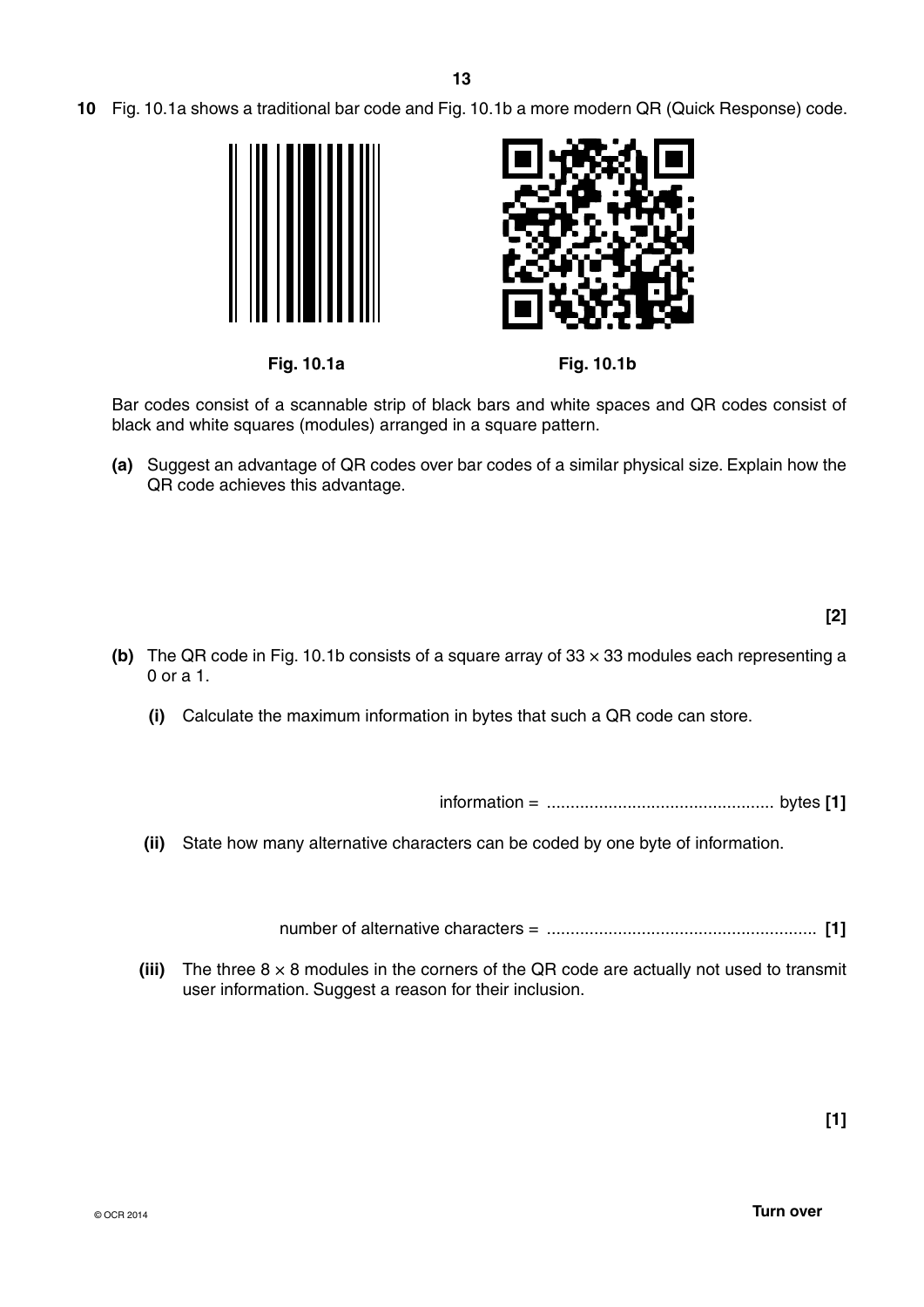**(c)** QR codes can be read by the camera in a mobile phone. Fig. 10.2 shows such a camera having a CCD (Charge Coupled Device) of physical size 2.0 mm × 2.0 mm, placed behind a lens of focal length 5.0 mm.



**Fig. 10.2** (not to scale)

A 33 mm × 33 mm QR code (with 33 × 33 modules) is photographed 100 mm in front of the lens.

 **(i)** Show that the image of the code fits inside the dimensions of the CCD. You may assume the image is approximately at the focal point of the lens.

 **(ii)** Justify this approximation, showing that the image distance is only about 5% larger than assumed.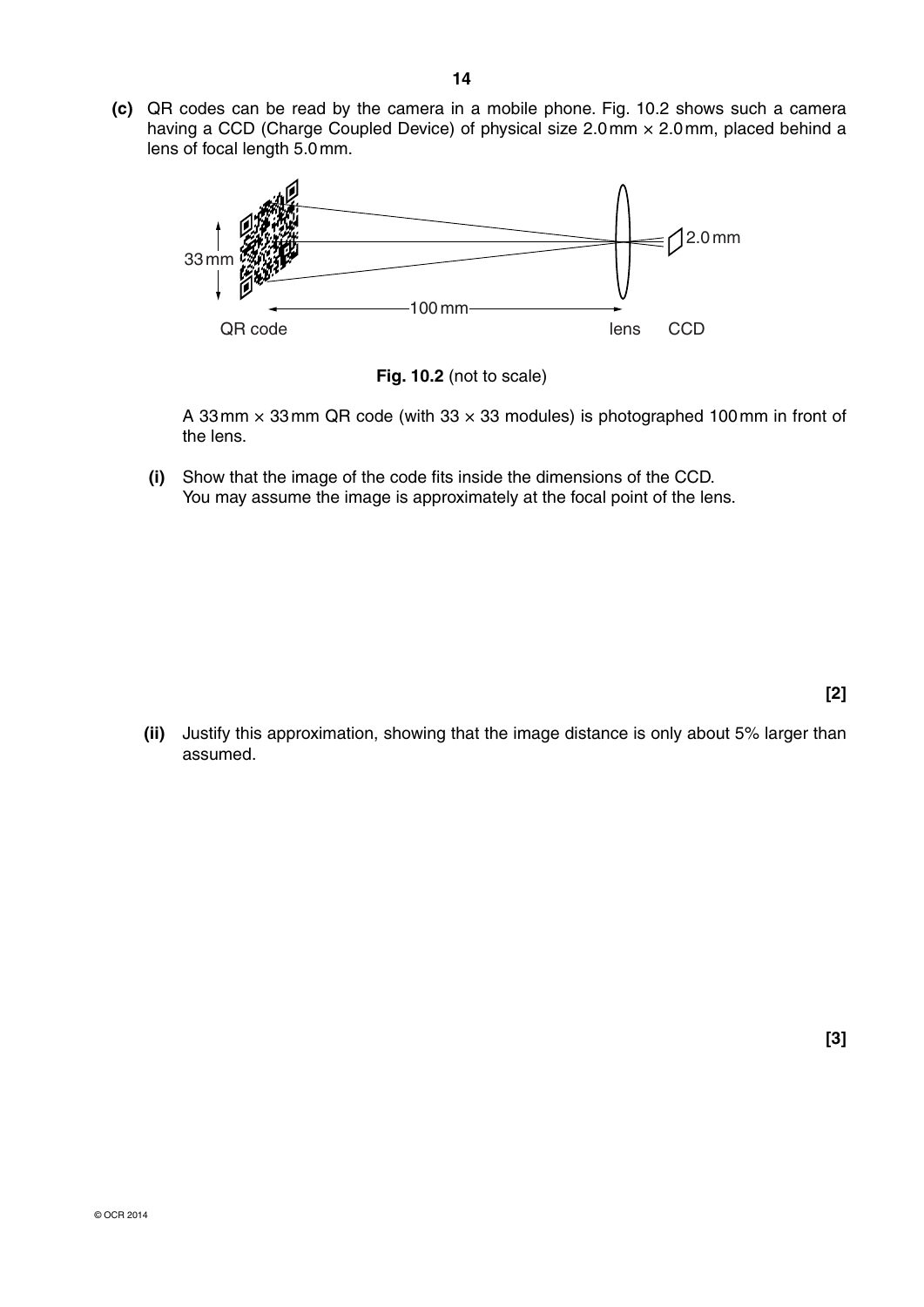**(iii)** The CCD has a million pixels in a 1000 × 1000 square array.

Show that with this number of pixels there will be a further problem in reading the code if the camera is more than about 2.5 m from the QR code.

**[3]**

**[Total: 13]**

**[Section B Total: 38]**

# **END OF QUESTION PAPER**



#### **Copyright Information**

OCR is committed to seeking permission to reproduce all third-party content that it uses in its assessment materials. OCR has attempted to identify and contact all copyright holders whose work is used in this paper. To avoid the issue of disclosure of answer-related information to candidates, all copyright acknowledgements are reproduced in the OCR Copyright Acknowledgements Booklet. This is produced for each series of examinations and is freely available to download from our public website (www.ocr.org.uk) after the live examination series. If OCR has unwittingly failed to correctly acknowledge or clear any third-party content in this assessment material, OCR will be happy to correct its mistake at the earliest possible opportunity.

For queries or further information please contact the Copyright Team, First Floor, 9 Hills Road, Cambridge CB2 1GE.

OCR is part of the Cambridge Assessment Group; Cambridge Assessment is the brand name of University of Cambridge Local Examinations Syndicate (UCLES), which is itself a department of the University of Cambridge.